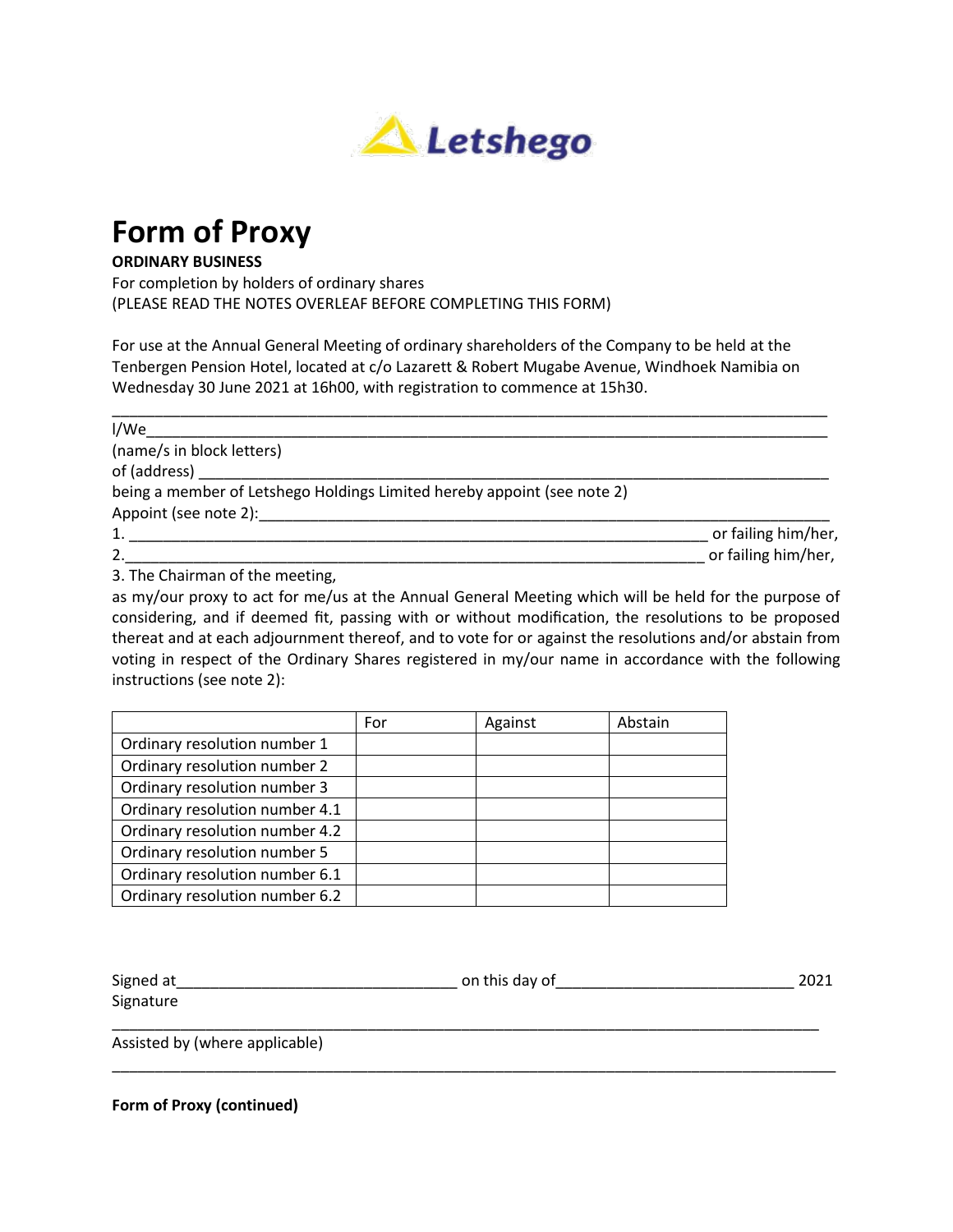Each Shareholder is entitled to appoint one or more proxies (who need not be Member/s of the Company) to attend, speak and vote in place of that shareholder at the Annual General Meeting. Please read the notes hereof.

## **NOTES**

- 1. A Shareholder may insert the names of two alternative proxies of the Shareholder's choice in the space provided, with or without deleting "the Chairman of the Annual General Meeting ". The person whose name appears first on the form of proxy, and whose name has not been deleted will be entitled to act as proxy to the exclusion of those whose names follow.
- 2. A Shareholder's instructions to the proxy must be indicated by the insertion of the relevant number of votes exercisable by the Shareholder in the appropriate space provided. Failure to comply herewith will be deemed to authorise the proxy to vote at the Annual General Meeting as he/she deems fit in respect of the Shareholder's votes exercisable thereat, but where the proxy is the Chairman, failure to comply will be deemed to authorise the proxy to vote in favour of the resolution. A Shareholder or his/her proxy is obliged to use all the votes exercisable by the Shareholder or by his/her proxy.
- 3. Forms of proxy must be lodged at or posted to The Company Secretary, Letshego Holdings (Namibia) Limited, 1<sup>st</sup> Floor, Letshego Bank Namibia Ltd, 18 Schwerinsburg Street, Windhoek or emailed to the Group Company Secretary at *chriszeldam@letshego.com*, to be received not less than 48 hours before the Annual General Meeting.
- 4. The completion and lodging of this form will not preclude the relevant Shareholder from attending the Annual General Meeting and speaking and voting in person thereat to the exclusion of any proxy appointed in terms hereof should such Shareholder wish to do so.
- 5. The Chairman of the Annual General Meeting may reject or accept any form of proxy not completed and/or received other than in accordance with these notes provided that he is satisfied as to the manner which the Shareholder concerned wishes to vote.
- 6. An instrument of proxy shall be valid for the Annual General Meeting as well as for any adjournment thereof, unless the contrary is stated thereon.
- 7. A vote given in accordance with the terms of a proxy shall be valid, notwithstanding the previous death or insanity of the Shareholder, or revocation of the proxy, or of the authority under which the proxy was executed, or the transfer of the Ordinary Shares in respect of which the proxy is given, provided that no intimation in writing of such death, insanity or revocation shall have been received by the Company not less than one hour before the commencement of the Annual General Meeting or adjourned Annual General Meeting at which the proxy is to be used.
- 8. At a meeting of Shareholders a poll may be demanded by: (a) not less than five shareholders having the right to vote at the meeting or;